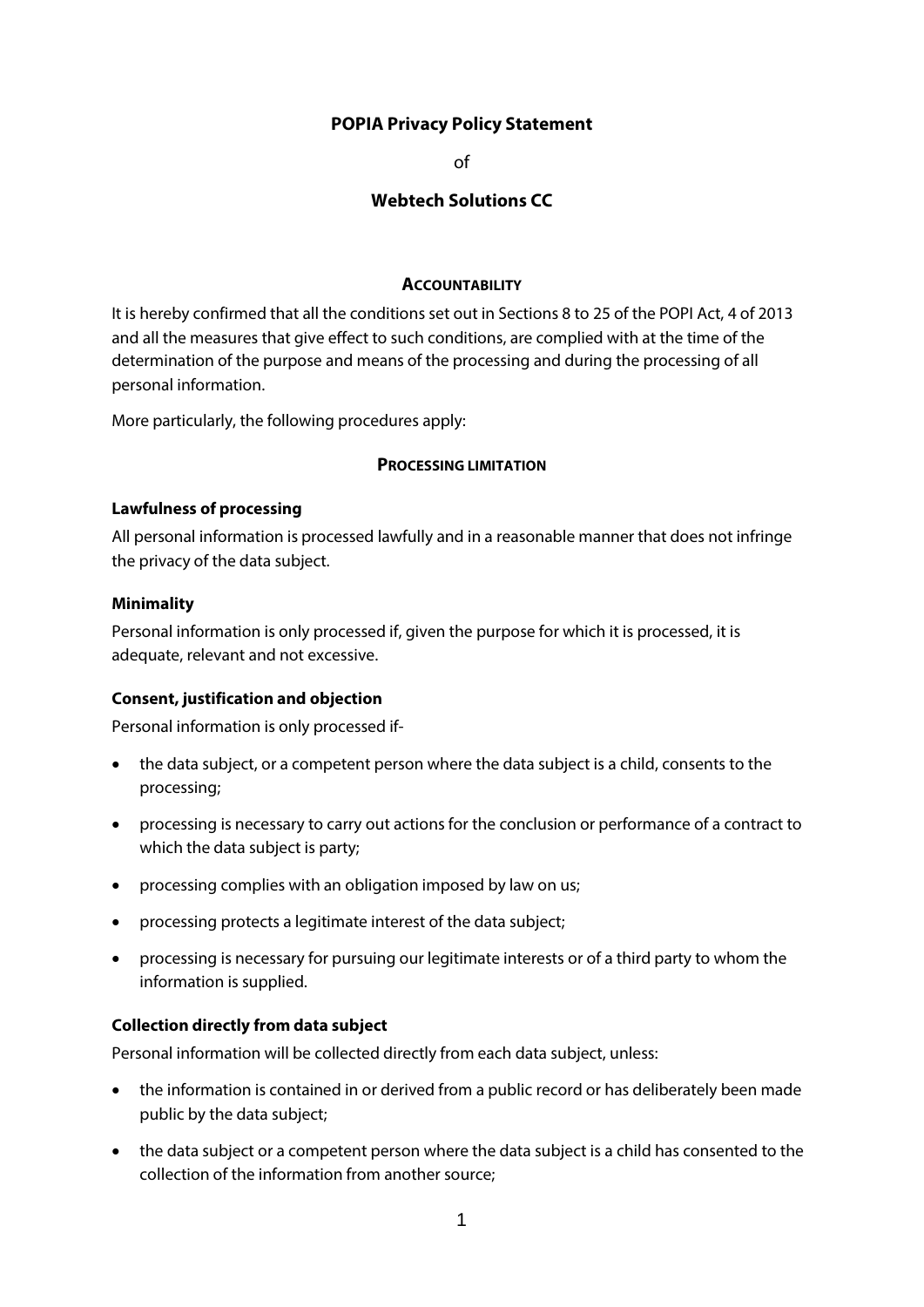- collection of the information from another source would not prejudice a legitimate interest of the data subject;
- collection of the information from another source is necessary
	- to comply with an obligation imposed by law or to enforce legislation concerning the collection of revenue as defined in section 1 of the South African Revenue Service Act, 1997 (Act 34 of 1997);
	- **for the conduct of proceedings in any court or tribunal that have commenced or are** reasonably contemplated;
	- **F** in the interests of national security; or
	- to maintain any legitimate interests or the legitimate interests of a third party to whom the information is supplied;
- compliance would prejudice a lawful purpose of the collection; or
- compliance is not reasonably practicable in the circumstances of the particular case.

### **PURPOSE SPECIFICATION**

## **Collection for specific purpose**

Personal information will only be collected for a specific, explicitly defined and lawful purpose related to a function or activity of the responsible party.

### **Retention and restriction of records**

Records of personal information will not be retained any longer than is necessary for achieving the purpose for which the information was collected or subsequently processed, unless retention of the record is required or authorised by law, or we reasonably require the record for lawful purposes related to our functions or activities or retention of the record is required by a contract between the parties thereto or the data subject or a competent person where the data subject is a child has consented to the retention of the record.

All personal information records will be destroyed or deleted or de-identified as soon as reasonably practicable after authorisation to retain the record has ended.

The aforesaid destruction or deletion of a record of personal information will be done in a manner that prevents its reconstruction in an intelligible form.

The processing of personal information will be restricted if-

- its accuracy is contested by the data subject, for a period necessary to verify the accuracy of the information;
- the personal information is no longer required for achieving the purpose for which the information was collected or subsequently processed, but it has to be maintained for purposes of proof;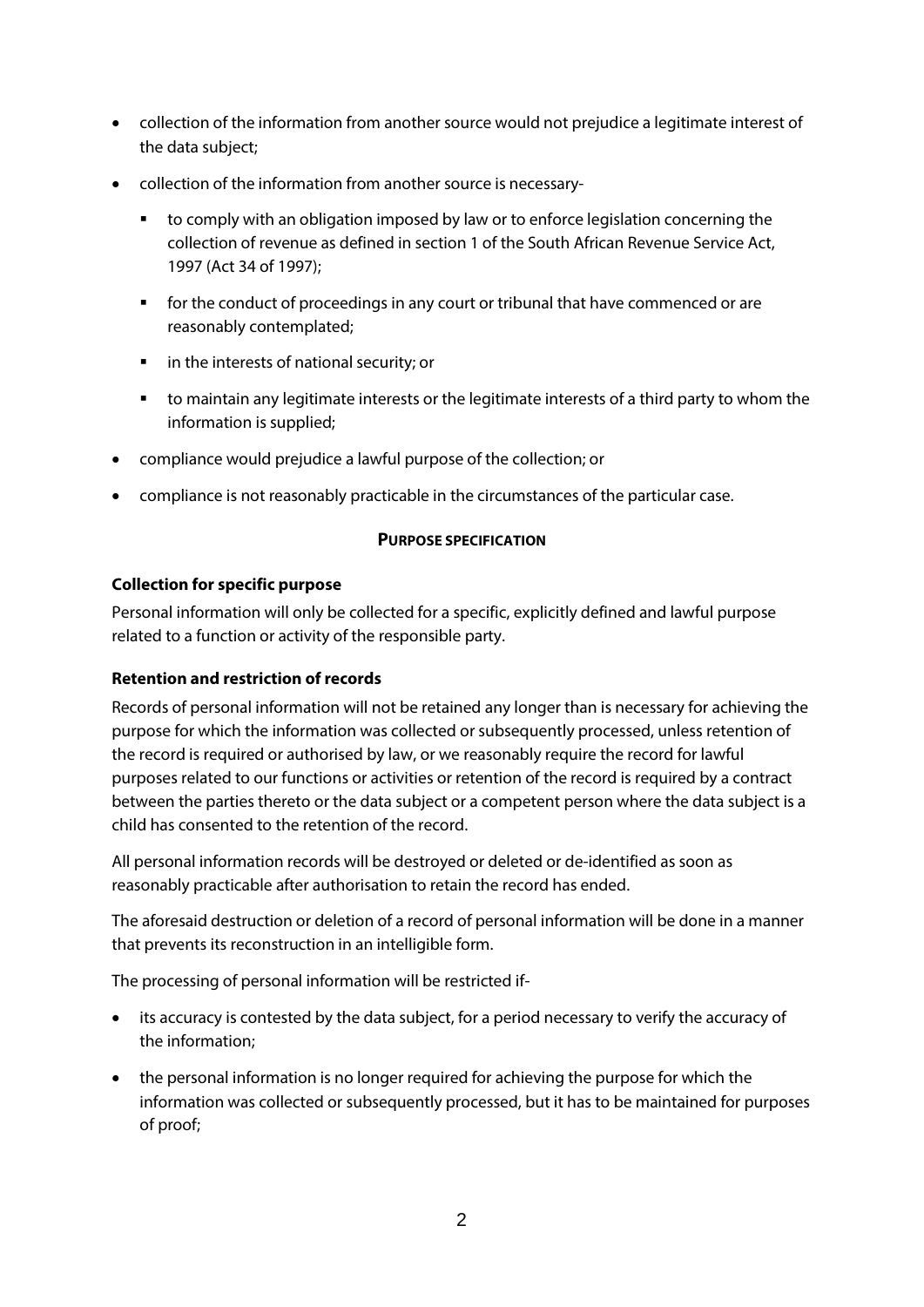- the processing is unlawful and the data subject opposes its destruction or deletion and requests the restriction of its use instead; or
- the data subject requests to transmit the personal data into another automated processing system.

Personal information referred to above will, with the exception of storage, only be processed for purposes of proof, or with the data subject's consent, or with the consent of a competent person in respect of a child, or for the protection of the rights of another natural or legal person or if such processing is in the public interest.

## **FURTHER PROCESSING LIMITATION**

### **Further processing to be compatible with purpose of collection**

Further processing of personal information will be done in accordance or compatible with the specific purpose for which it was collected.

In order to assess whether further processing is compatible with the purpose of collection, account will be taken of the following:

- the relationship between the purpose of the intended further processing and the purpose for which the information has been collected;
- the nature of the information concerned:
- the consequences of the intended further processing for the data subject;
- the manner in which the information has been collected; and
- any contractual rights and obligations between the parties.

### **INFORMATION QUALITY**

Reasonably practicable steps will be taken to ensure that the personal information is complete, accurate, not misleading and updated where necessary and regard is had to the purpose for which personal information is collected or further processed.

### **OPENNESS**

### **Documentation**

Documentation of all processing operations referred to in section 51 of the Promotion of Access to Information Act, 2 of 2000 is maintained and updated.

### **Notification to data subject when collecting personal information**

When personal information is collected, all reasonably practicable steps are taken to ensure that the data subject is aware of-

- the information being collected and where the information is not collected from the data subject, the source from which it is collected;
- our name and address;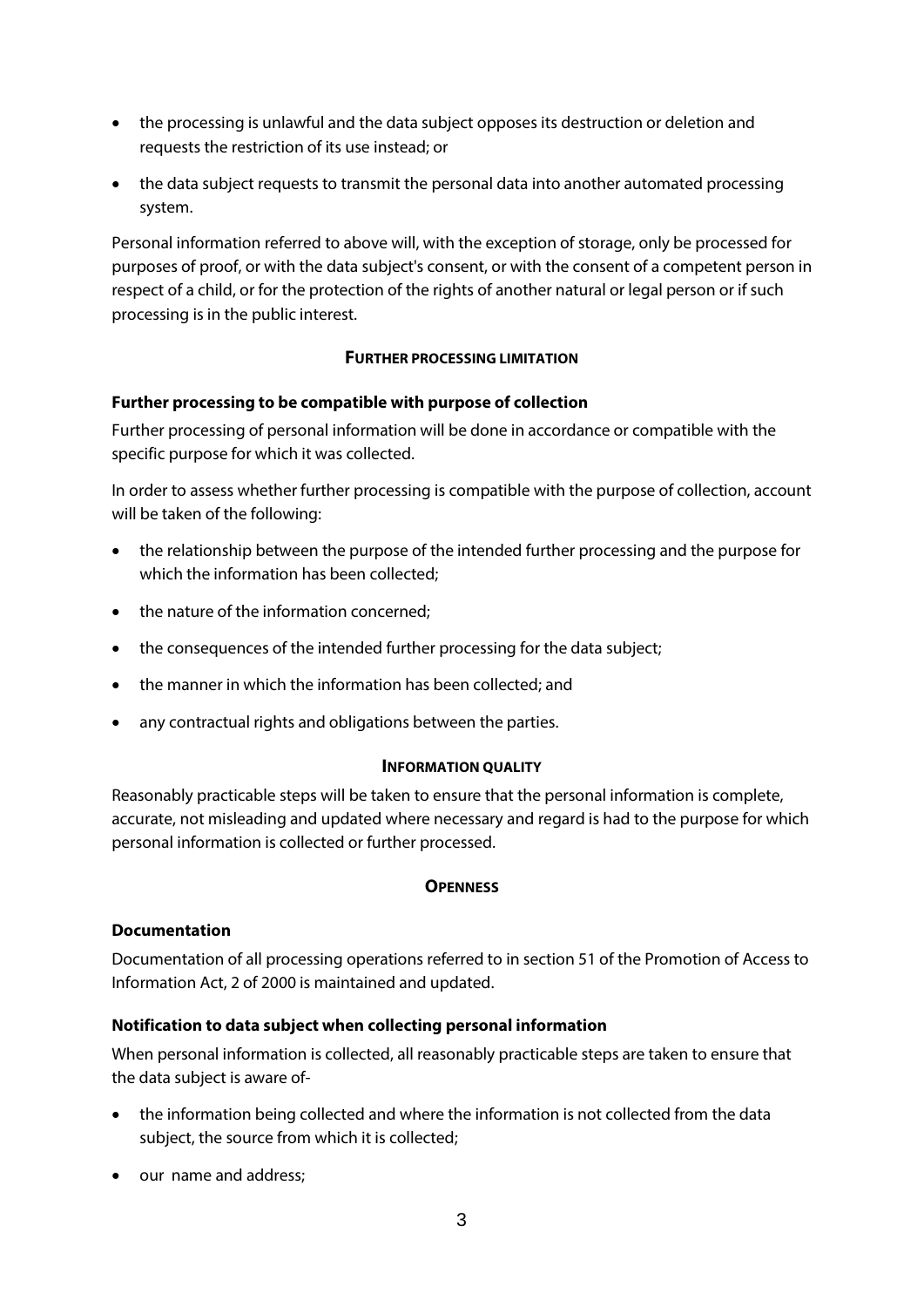- the purpose for which the information is being collected;
- whether or not the supply of the information by that data subject is voluntary or mandatory;
- the consequences of failure to provide the information:
- any particular law authorising or requiring the collection of the information;
- the fact that, where applicable, the intention exists to transfer the information to a third country or international organisation and the level of protection afforded to the information by that third country or international organisation;
- any further information such as the-
	- **•** recipient or category of recipients of the information;
	- nature or category of the information;
	- existence of the right of access to and the right to rectify the information collected;
	- existence of the right to object to the processing of personal information; and
	- right to lodge a complaint with the Information Regulator and the contact details of the Information Regulator,

which is necessary, having regard to the specific circumstances in which the information is or is not to be processed, to enable processing in respect of the data subject to be reasonable.

The steps referred to referred to above, will be taken-

- if the personal information is collected directly from the data subject, before the information is collected, unless the data subject is already aware of the information referred to in that subsection; or
- in any other case, before the information is collected or as soon as reasonably practicable after it has been collected.

### **SECURITY SAFEGUARDS**

### **Security measures on integrity and confidentiality of personal information**

All of personal information in our possession or under our control including the integrity and confidentiality thereof is secured, by appropriate, reasonable technical and organisational measures to prevent loss of, damage to or unauthorised destruction of personal information; and unlawful access to or processing of personal information.

Reasonable measures are taken to-

- identify all reasonably foreseeable internal and external risks to personal information in its possession or under its control;
- establish and maintain appropriate safeguards against the risks identified;
- regularly verify that the safeguards are effectively implemented; and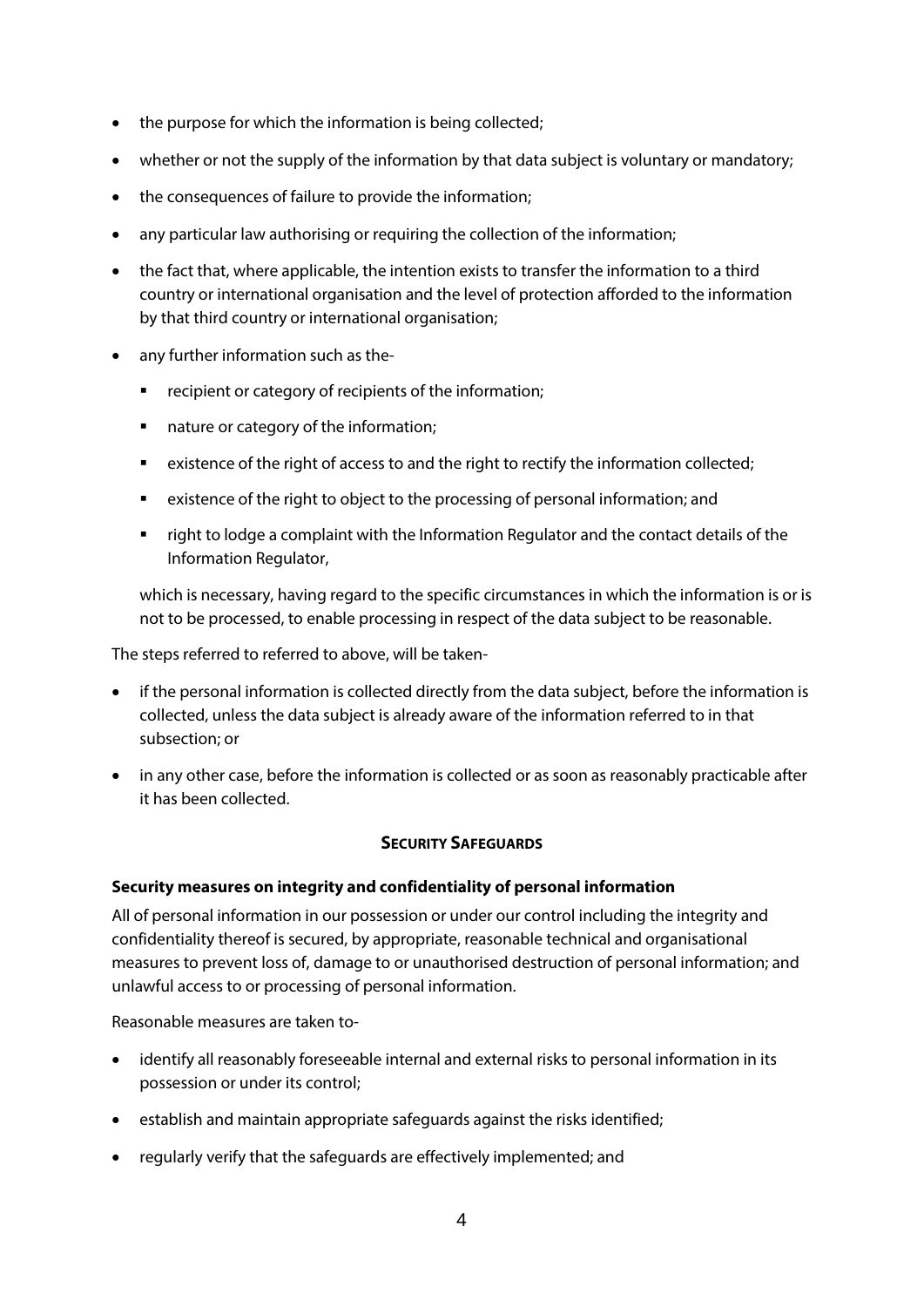• ensure that the safeguards are continually updated in response to new risks or deficiencies in previously implemented safeguards.

## **Information processed by operator or person acting under authority**

An operator or anyone processing personal information on our behalf is required to process such information only with our knowledge or authorisation and will be required to treat personal information which comes to their knowledge as confidential and may not disclose it, unless required by law or in the course of the proper performance of their duties.

## **Security measures regarding information processed by operator**

in the event of an operator being involved in any data processing, a written contract will be concluded with the operator that ensures that the operator processes personal information in terms of that written contract and establishes and maintains the required security measures.

in terms of the written contract, the operator must notify the other parties to the written contract immediately where there are reasonable grounds to believe that the personal information of a data subject has been accessed or acquired by any unauthorised person.

## **Notification of security compromises**

Where there are reasonable grounds to believe that the personal information of a data subject has been accessed or acquired by any unauthorised person, the Regulator and the data subject will be notified as soon as practically possible.

The notification to a data subject must be in writing and will be communicated to the data subject in at least one of the following ways:

- mailed to the data subject's last known physical or postal address;
- sent by e-mail to the data subject's last known e-mail address;
- placed in a prominent position on the website of the responsible party;
- published in the news media; or
- as may be directed by the Regulator.

### **DATA SUBJECT PARTICIPATION**

### **Access to personal information**

A data subject, having provided adequate proof of identity, has the right to request confirmation, free of charge, of whether or not personal information about the data subject is held.

A data subject, having provided adequate proof of identity, has the right to request the record or a description of the personal information about the data subject held, including information about the identity of all third parties, or categories of third parties, who have, or have had, access to the information-

- within a reasonable time;
- at a prescribed fee, if any;